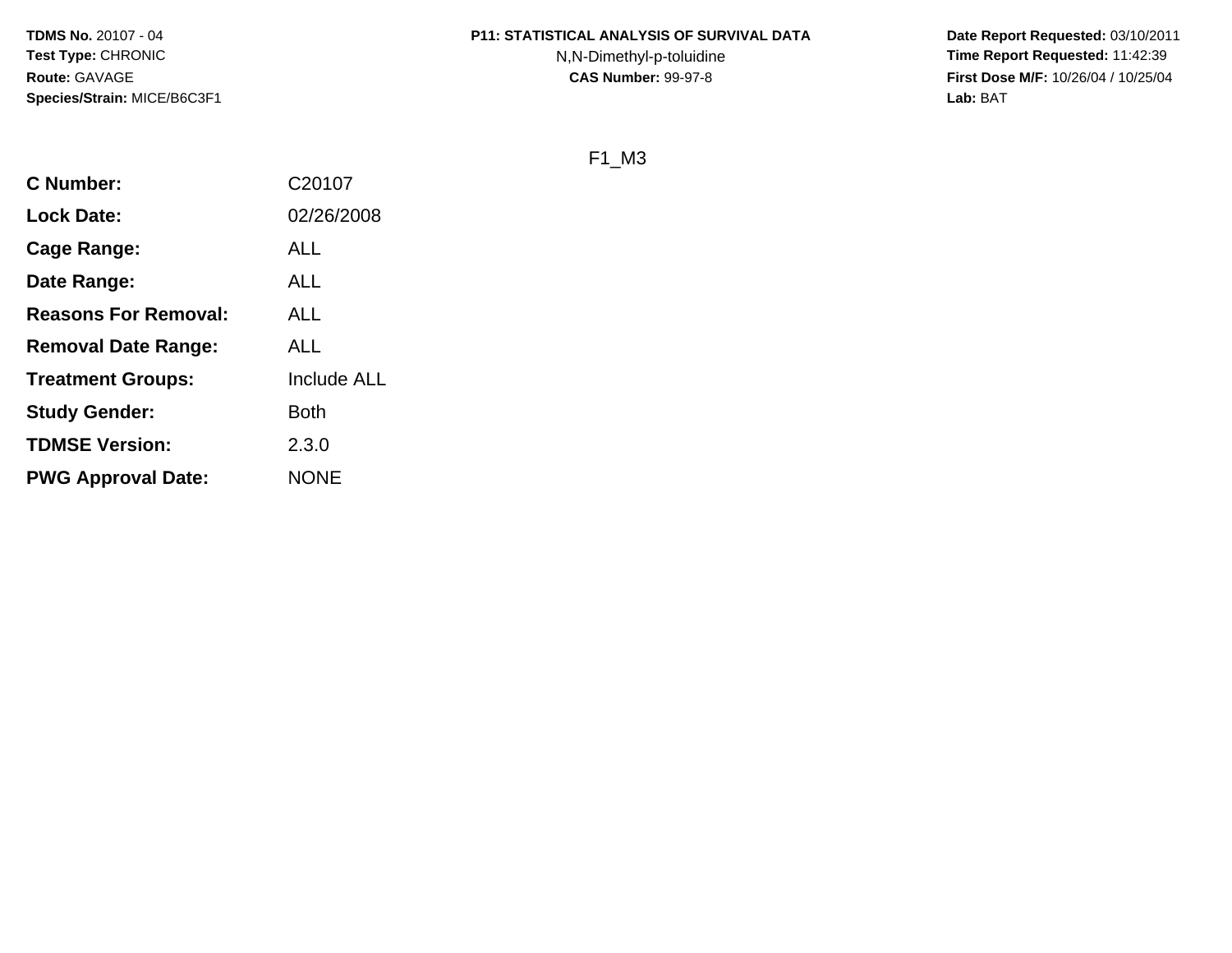## **P11: STATISTICAL ANALYSIS OF SURVIVAL DATA**

N,N-Dimethyl-p-toluidine

 **Date Report Requested:** 03/10/2011 **Time Report Requested:** 11:42:39 **First Dose M/F:** 10/26/04 / 10/25/04<br>Lab: BAT **Lab:** BAT

# **MALE MICE**

FIRST TERMINAL SACRIFICE AT **730** DAYS

INDIVIDUAL SURVIVAL TIMES (DAYS)

| $DOSE = 0$ MG/KG           |                |            |            |            |     |                      |     |     |     |                          |     |     |                    |
|----------------------------|----------------|------------|------------|------------|-----|----------------------|-----|-----|-----|--------------------------|-----|-----|--------------------|
| TOTAL 50                   |                |            |            |            |     | UNCENSORED DEATHS 14 |     |     |     | <b>CENSORED DEATHS 2</b> |     |     | <b>TERMINAL 34</b> |
| UNCENSORED DEATH DAYS      |                |            |            |            |     |                      |     |     |     |                          |     |     |                    |
| 156                        | 548            | 561        | 562        | 584        | 588 | 591                  | 643 | 655 | 678 | 685                      | 698 | 726 | 727                |
| <b>CENSORED DEATH DAYS</b> |                |            |            |            |     |                      |     |     |     |                          |     |     |                    |
| $\overline{4}$             | $\overline{4}$ |            |            |            |     |                      |     |     |     |                          |     |     |                    |
| $DOSE = 6 MG/KG$           |                |            |            |            |     |                      |     |     |     |                          |     |     |                    |
| TOTAL 50                   |                |            |            |            |     | UNCENSORED DEATHS 14 |     |     |     | CENSORED DEATHS 0        |     |     | <b>TERMINAL 36</b> |
| UNCENSORED DEATH DAYS      |                |            |            |            |     |                      |     |     |     |                          |     |     |                    |
| 539                        | 550            | 555        | 568        | 578        | 586 | 599                  | 659 | 666 | 694 | 697                      | 702 | 704 | 714                |
| <b>CENSORED DEATH DAYS</b> |                |            |            |            |     |                      |     |     |     |                          |     |     |                    |
| None                       |                |            |            |            |     |                      |     |     |     |                          |     |     |                    |
| $DOSE = 20 MG/KG$          |                |            |            |            |     |                      |     |     |     |                          |     |     |                    |
| TOTAL 50                   |                |            |            |            |     | UNCENSORED DEATHS 19 |     |     |     | CENSORED DEATHS 0        |     |     | <b>TERMINAL 31</b> |
| UNCENSORED DEATH DAYS      |                |            |            |            |     |                      |     |     |     |                          |     |     |                    |
| 402<br>681                 | 442<br>688     | 449<br>693 | 512<br>710 | 548<br>723 | 554 | 597                  | 598 | 609 | 655 | 655                      | 669 | 672 | 674                |
| <b>CENSORED DEATH DAYS</b> |                |            |            |            |     |                      |     |     |     |                          |     |     |                    |
| None                       |                |            |            |            |     |                      |     |     |     |                          |     |     |                    |
| $DOSE = 60 MG/KG$          |                |            |            |            |     |                      |     |     |     |                          |     |     |                    |
| TOTAL 50                   |                |            |            |            |     | UNCENSORED DEATHS 14 |     |     |     | CENSORED DEATHS 0        |     |     | <b>TERMINAL 36</b> |
| UNCENSORED DEATH DAYS      |                |            |            |            |     |                      |     |     |     |                          |     |     |                    |
| 256                        | 449            | 562        | 580        | 609        | 623 | 638                  | 655 | 665 | 669 | 672                      | 672 | 682 | 693                |
| <b>CENSORED DEATH DAYS</b> |                |            |            |            |     |                      |     |     |     |                          |     |     |                    |
| None                       |                |            |            |            |     |                      |     |     |     |                          |     |     |                    |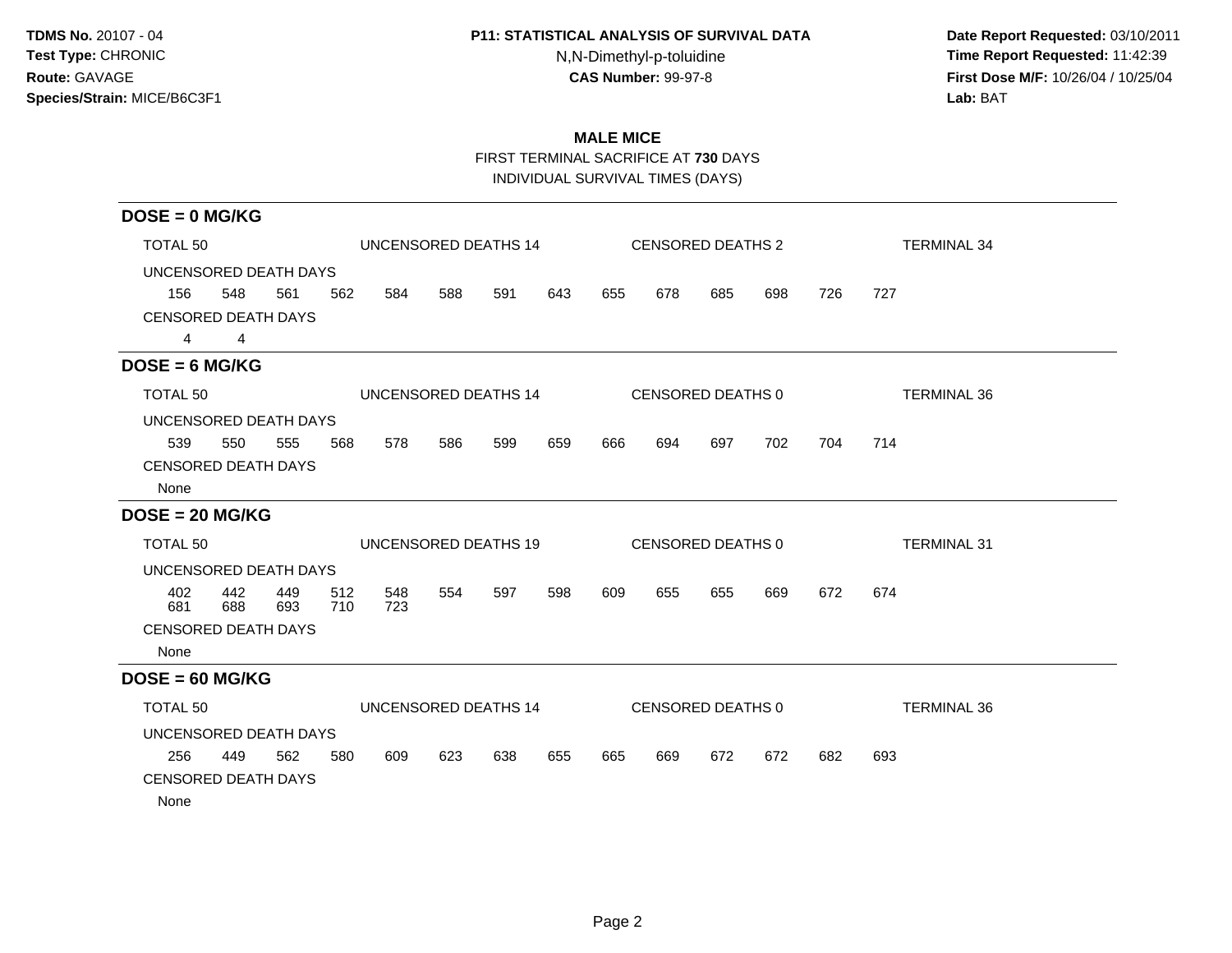#### **P11: STATISTICAL ANALYSIS OF SURVIVAL DATA**

N,N-Dimethyl-p-toluidine

 **Date Report Requested:** 03/10/2011 **Time Report Requested:** 11:42:39 **First Dose M/F:** 10/26/04 / 10/25/04<br>**Lab:** BAT **Lab:** BAT

# **MALE MICE**

FIRST TERMINAL SACRIFICE AT **730** DAYS

|             |       |       |       |       |       | <b>KAPLAN-MEIER SURVIVAL PROBABILITY ESTIMATES (%)</b> |      |      |      |        |
|-------------|-------|-------|-------|-------|-------|--------------------------------------------------------|------|------|------|--------|
| <b>DOSE</b> |       |       |       |       |       | TIME (DAYS)                                            |      |      |      |        |
|             | 90    | 180   | 270   | 365   | 425   | 485                                                    | 545  | 605  | 665  | 730(A) |
| 0 MG/KG     | 100.0 | 97.9  | 97.9  | 97.9  | 97.9  | 97.9                                                   | 97.9 | 85.4 | 81.3 | 70.8   |
| 6 MG/KG     | 100.0 | 100.0 | 100.0 | 100.0 | 100.0 | 100.0                                                  | 98.0 | 86.0 | 84.0 | 72.0   |
| 20 MG/KG    | 100.0 | 100.0 | 100.0 | 100.0 | 98.0  | 94.0                                                   | 92.0 | 84.0 | 78.0 | 62.0   |
| 60 MG/KG    | 100.0 | 100.0 | 98.0  | 98.0  | 98.0  | 96.0                                                   | 96.0 | 92.0 | 82.0 | 72.0   |

<sup>(</sup>A) FIRST TERMINAL SACRIFICE<br>(B) THE FIRST ENTRY IS THE TREND TEST (TARONE, 1975) RESULT. SUBSEQUENT ENTRIES ARE THE RESULTS OF PAIRWISE TESTS (COX, 1972). NEGATIVE TRENDS ARE INDICATED BY "N".<br>(C) MEAN OF ALL UNCENSORED D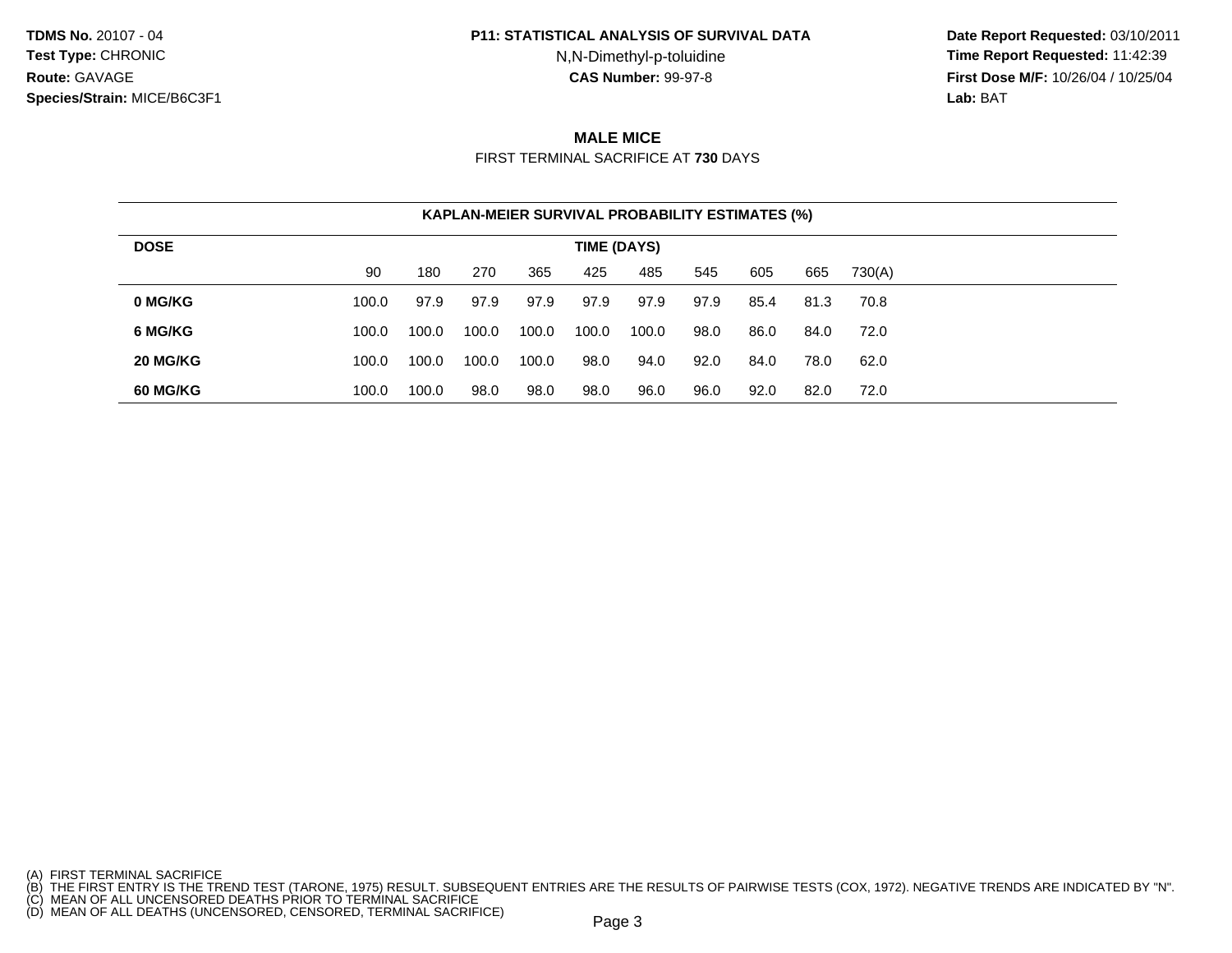#### **P11: STATISTICAL ANALYSIS OF SURVIVAL DATA**

N,N-Dimethyl-p-toluidine

 **Date Report Requested:** 03/10/2011 **Time Report Requested:** 11:42:39 **First Dose M/F:** 10/26/04 / 10/25/04<br>**Lab:** BAT **Lab:** BAT

# **MALE MICE**

FIRST TERMINAL SACRIFICE AT **730** DAYS

### **SURVIVAL SUMMARY STATISTICS**

| <b>DOSE</b>                                                         | 0 MG/KG         | 6 MG/KG         | 20 MG/KG        | 60 MG/KG        |
|---------------------------------------------------------------------|-----------------|-----------------|-----------------|-----------------|
| SURVIVAL AT END OF STUDY<br>(KAPLAN-MEIER)                          | 70.8%           | 72.0%           | 62.0%           | 72.0%           |
| SIGNIFICANCE (B)<br>(LIFE TABLE)                                    | $P = 1.000N$    | $P = 1.000N$    | $P=0.448$       | $P = 1.000N$    |
| <b>MEAN DAY OF</b><br><b>NATURAL DEATHS (C)</b><br>(STANDARD ERROR) | 600.1<br>(38.0) | 629.4<br>(17.9) | 606.9<br>(22.3) | 601.8<br>(31.7) |
| <b>MEAN LIFE SPAN (D)</b><br>(STANDARD ERROR)                       | 664.6<br>(23.4) | 701.8<br>(8.1)  | 683.2<br>(11.9) | 694.1<br>(11.9) |

<sup>(</sup>A) FIRST TERMINAL SACRIFICE<br>(B) THE FIRST ENTRY IS THE TREND TEST (TARONE, 1975) RESULT. SUBSEQUENT ENTRIES ARE THE RESULTS OF PAIRWISE TESTS (COX, 1972). NEGATIVE TRENDS ARE INDICATED BY "N".<br>(C) MEAN OF ALL UNCENSORED D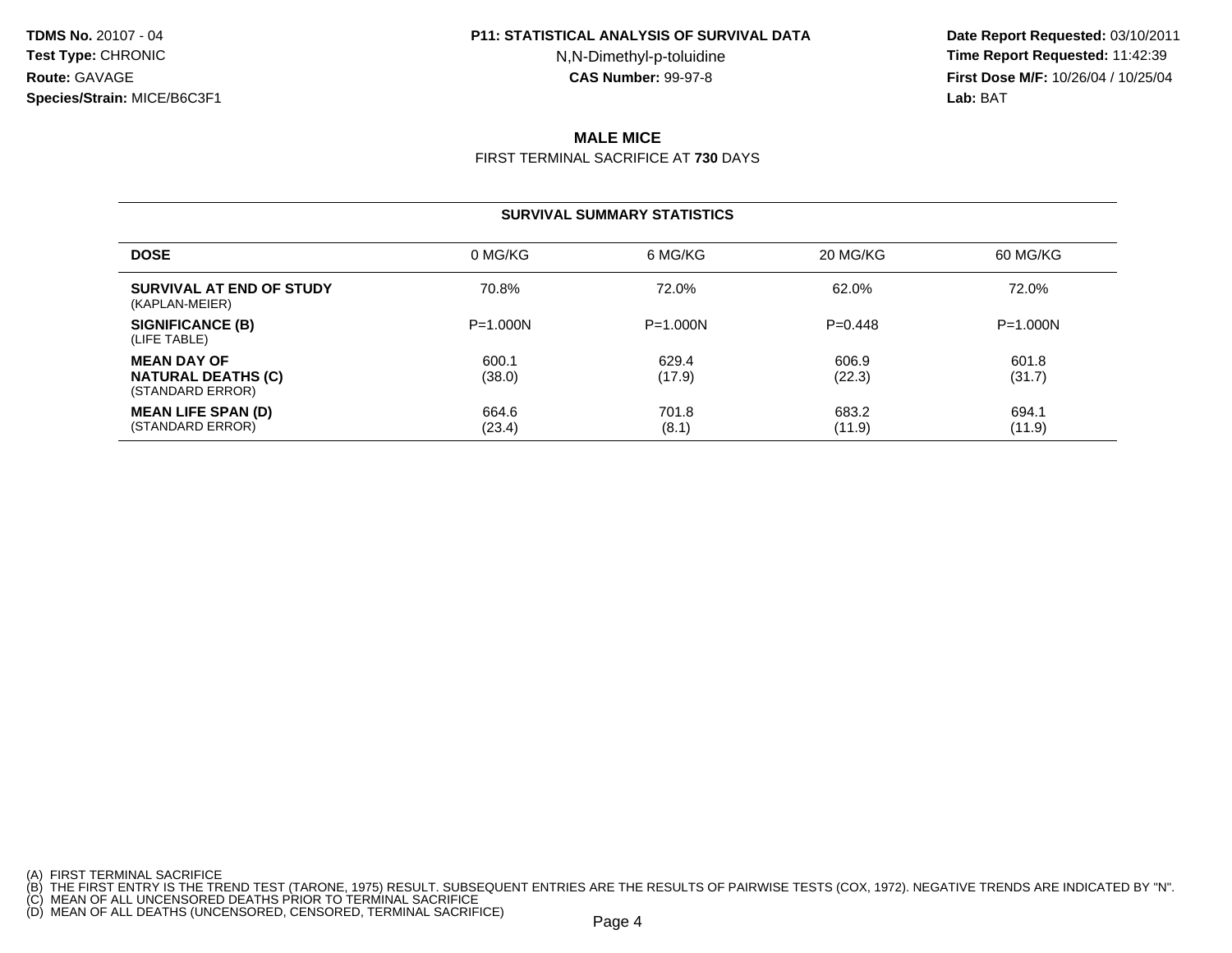## **P11: STATISTICAL ANALYSIS OF SURVIVAL DATA**

N,N-Dimethyl-p-toluidine

 **Date Report Requested:** 03/10/2011 **Time Report Requested:** 11:42:39 **First Dose M/F:** 10/26/04 / 10/25/04<br>Lab: BAT **Lab:** BAT

# **FEMALE MICE**

FIRST TERMINAL SACRIFICE AT **729** DAYS

INDIVIDUAL SURVIVAL TIMES (DAYS)

| $DOSE = 0$ MG/KG                   |            |     |     |     |     |                      |     |     |     |                          |     |     |     |                    |  |
|------------------------------------|------------|-----|-----|-----|-----|----------------------|-----|-----|-----|--------------------------|-----|-----|-----|--------------------|--|
| TOTAL <sub>50</sub>                |            |     |     |     |     | UNCENSORED DEATHS 7  |     |     |     | CENSORED DEATHS 0        |     |     |     | <b>TERMINAL 43</b> |  |
| UNCENSORED DEATH DAYS              |            |     |     |     |     |                      |     |     |     |                          |     |     |     |                    |  |
| 444                                | 642        | 645 | 663 | 666 | 666 | 698                  |     |     |     |                          |     |     |     |                    |  |
| <b>CENSORED DEATH DAYS</b><br>None |            |     |     |     |     |                      |     |     |     |                          |     |     |     |                    |  |
| $DOSE = 6 MG/KG$                   |            |     |     |     |     |                      |     |     |     |                          |     |     |     |                    |  |
| TOTAL <sub>50</sub>                |            |     |     |     |     | UNCENSORED DEATHS 9  |     |     |     | <b>CENSORED DEATHS 1</b> |     |     |     | <b>TERMINAL 40</b> |  |
| UNCENSORED DEATH DAYS              |            |     |     |     |     |                      |     |     |     |                          |     |     |     |                    |  |
| 449                                | 509        | 555 | 621 | 671 | 700 | 704                  | 720 | 723 |     |                          |     |     |     |                    |  |
| <b>CENSORED DEATH DAYS</b>         |            |     |     |     |     |                      |     |     |     |                          |     |     |     |                    |  |
| 8                                  |            |     |     |     |     |                      |     |     |     |                          |     |     |     |                    |  |
| $DOSE = 20 MG/KG$                  |            |     |     |     |     |                      |     |     |     |                          |     |     |     |                    |  |
| TOTAL <sub>50</sub>                |            |     |     |     |     | UNCENSORED DEATHS 10 |     |     |     | <b>CENSORED DEATHS 1</b> |     |     |     | <b>TERMINAL 39</b> |  |
| UNCENSORED DEATH DAYS              |            |     |     |     |     |                      |     |     |     |                          |     |     |     |                    |  |
| 253                                | 501        | 585 | 627 | 649 | 660 | 669                  | 703 | 709 | 715 |                          |     |     |     |                    |  |
| <b>CENSORED DEATH DAYS</b>         |            |     |     |     |     |                      |     |     |     |                          |     |     |     |                    |  |
| 11                                 |            |     |     |     |     |                      |     |     |     |                          |     |     |     |                    |  |
| $DOSE = 60$ MG/KG                  |            |     |     |     |     |                      |     |     |     |                          |     |     |     |                    |  |
| TOTAL <sub>50</sub>                |            |     |     |     |     | UNCENSORED DEATHS 16 |     |     |     | <b>CENSORED DEATHS 2</b> |     |     |     | <b>TERMINAL 32</b> |  |
| UNCENSORED DEATH DAYS              |            |     |     |     |     |                      |     |     |     |                          |     |     |     |                    |  |
| 386<br>708                         | 387<br>711 | 481 | 512 | 570 | 573 | 578                  | 579 | 602 | 607 | 627                      | 645 | 699 | 701 |                    |  |
| <b>CENSORED DEATH DAYS</b>         |            |     |     |     |     |                      |     |     |     |                          |     |     |     |                    |  |
| 43                                 | 53         |     |     |     |     |                      |     |     |     |                          |     |     |     |                    |  |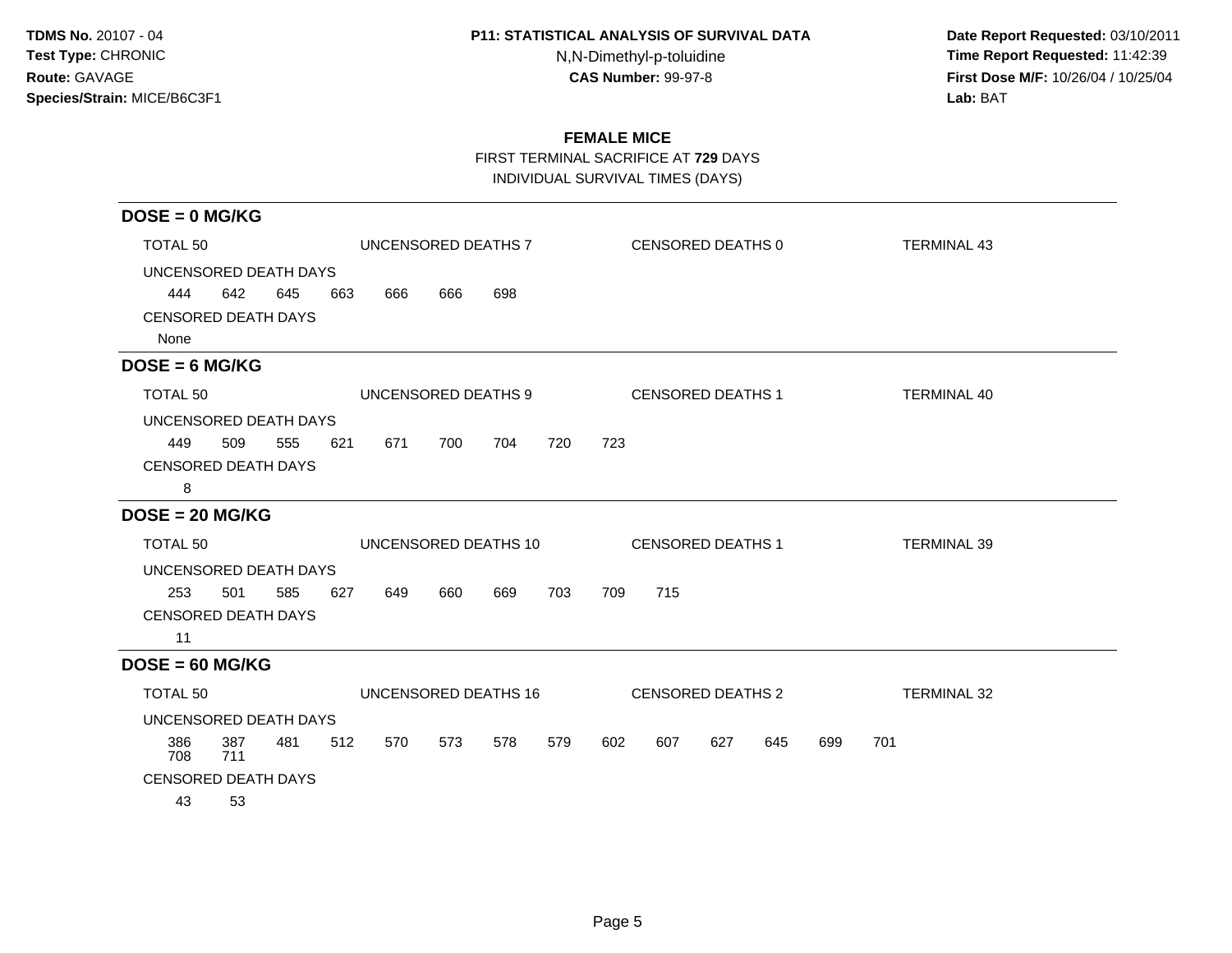#### **P11: STATISTICAL ANALYSIS OF SURVIVAL DATA**

N,N-Dimethyl-p-toluidine

 **Date Report Requested:** 03/10/2011 **Time Report Requested:** 11:42:39 **First Dose M/F:** 10/26/04 / 10/25/04<br>**Lab:** BAT **Lab:** BAT

## **FEMALE MICE**

FIRST TERMINAL SACRIFICE AT **729** DAYS

|             |       | <b>KAPLAN-MEIER SURVIVAL PROBABILITY ESTIMATES (%)</b> |       |       |             |      |      |      |      |        |  |
|-------------|-------|--------------------------------------------------------|-------|-------|-------------|------|------|------|------|--------|--|
| <b>DOSE</b> |       |                                                        |       |       | TIME (DAYS) |      |      |      |      |        |  |
|             | 90    | 180                                                    | 270   | 365   | 425         | 485  | 545  | 605  | 665  | 729(A) |  |
| 0 MG/KG     | 100.0 | 100.0                                                  | 100.0 | 100.0 | 100.0       | 98.0 | 98.0 | 98.0 | 92.0 | 86.0   |  |
| 6 MG/KG     | 100.0 | 100.0                                                  | 100.0 | 100.0 | 100.0       | 98.0 | 95.9 | 93.9 | 91.8 | 81.6   |  |
| 20 MG/KG    | 100.0 | 100.0                                                  | 98.0  | 98.0  | 98.0        | 98.0 | 95.9 | 93.9 | 87.8 | 79.6   |  |
| 60 MG/KG    | 100.0 | 100.0                                                  | 100.0 | 100.0 | 95.8        | 93.8 | 91.7 | 81.3 | 75.0 | 66.7   |  |

<sup>(</sup>A) FIRST TERMINAL SACRIFICE<br>(B) THE FIRST ENTRY IS THE TREND TEST (TARONE, 1975) RESULT. SUBSEQUENT ENTRIES ARE THE RESULTS OF PAIRWISE TESTS (COX, 1972). NEGATIVE TRENDS ARE INDICATED BY "N".<br>(C) MEAN OF ALL UNCENSORED D